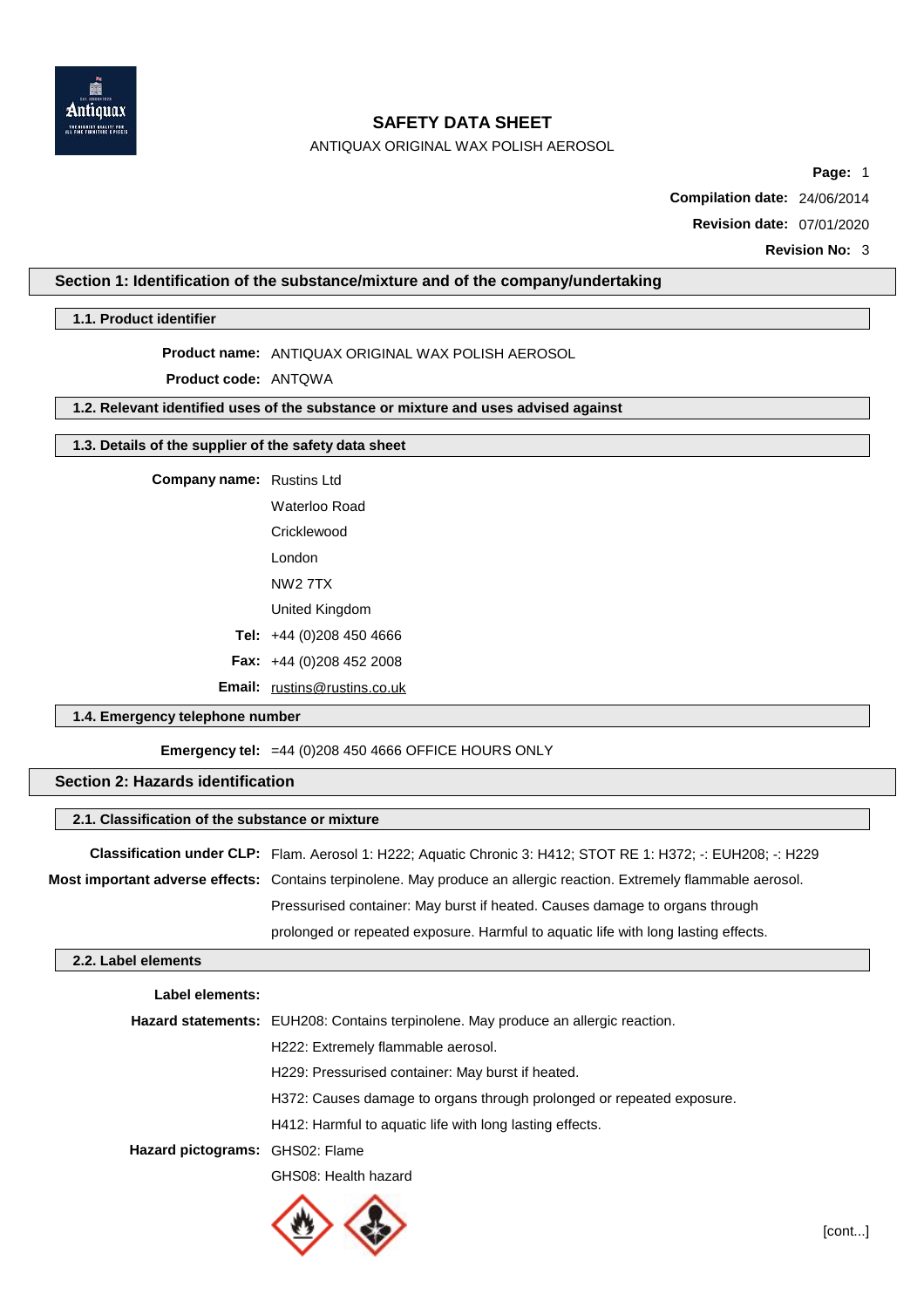# ANTIQUAX ORIGINAL WAX POLISH AEROSOL

**Page:** 2

**Signal words:** Danger **Precautionary statements:** P210: Keep away from heat, hot surfaces, sparks, open flames and other ignition sources. No smoking. P211: Do not spray on an open flame or other ignition source. P251: Do not pierce or burn, even after use. P260: Do not breathe dust/fume/gas/mist/vapours/spray. P264: Wash hands, forearms and face thoroughly after handling. P314: Get medical advice/attention if you feel unwell.

## **2.3. Other hazards**

**PBT:** This product is not identified as a PBT/vPvB substance.

### **Section 3: Composition/information on ingredients**

### **3.2. Mixtures**

### **Hazardous ingredients:**

LOW BOILING POINT HYDROGEN TREATED NAPHTHA - NAPHTHA (PETROLEUM), HYDRODESULPHURIZED **HFAVY** 

| EINECS    | CAS        | PBT/WEL | <b>CLP Classification</b>            | Percent |
|-----------|------------|---------|--------------------------------------|---------|
| 265-185-4 | 64742-82-1 |         | ' STOT RE 1: H372; Asp. Tox. 1: H304 | 55.000% |

## PROPANE

| workplace exposure limit. | 200-827-9 | 74-98-6 | Substance with a Community | Flam, Gas 1: H220: Press, Gas: H280 | 15.000% |
|---------------------------|-----------|---------|----------------------------|-------------------------------------|---------|
|---------------------------|-----------|---------|----------------------------|-------------------------------------|---------|

BUTANE

| <b>BUTANE</b>      |          |                                                         |                                     |         |
|--------------------|----------|---------------------------------------------------------|-------------------------------------|---------|
| 203-448-7          | 106-97-8 | Substance with a Community<br>workplace exposure limit. | Flam. Gas 1: H220; Press. Gas: H280 | 15.000% |
| <b>ISOBUTANE</b>   |          |                                                         |                                     |         |
| 200-857-2          | 75-28-5  | Substance with a Community<br>workplace exposure limit. | Flam. Gas 1: H220; Press. Gas: H280 | 8.000%  |
| <b>TERPINOLENE</b> |          |                                                         |                                     |         |
|                    |          |                                                         |                                     | 0.500%  |

## **Section 4: First aid measures**

#### **4.1. Description of first aid measures**

**Skin contact:** Remove all contaminated clothes and footwear immediately unless stuck to skin.

Drench the affected skin with running water for 10 minutes or longer if substance is still on skin. Consult a doctor.

- **Eye contact:** Bathe the eye with running water for 15 minutes. Consult a doctor.
- **Ingestion:** Wash out mouth with water. Do not induce vomiting. If conscious, give half a litre of water to drink immediately. Consult a doctor.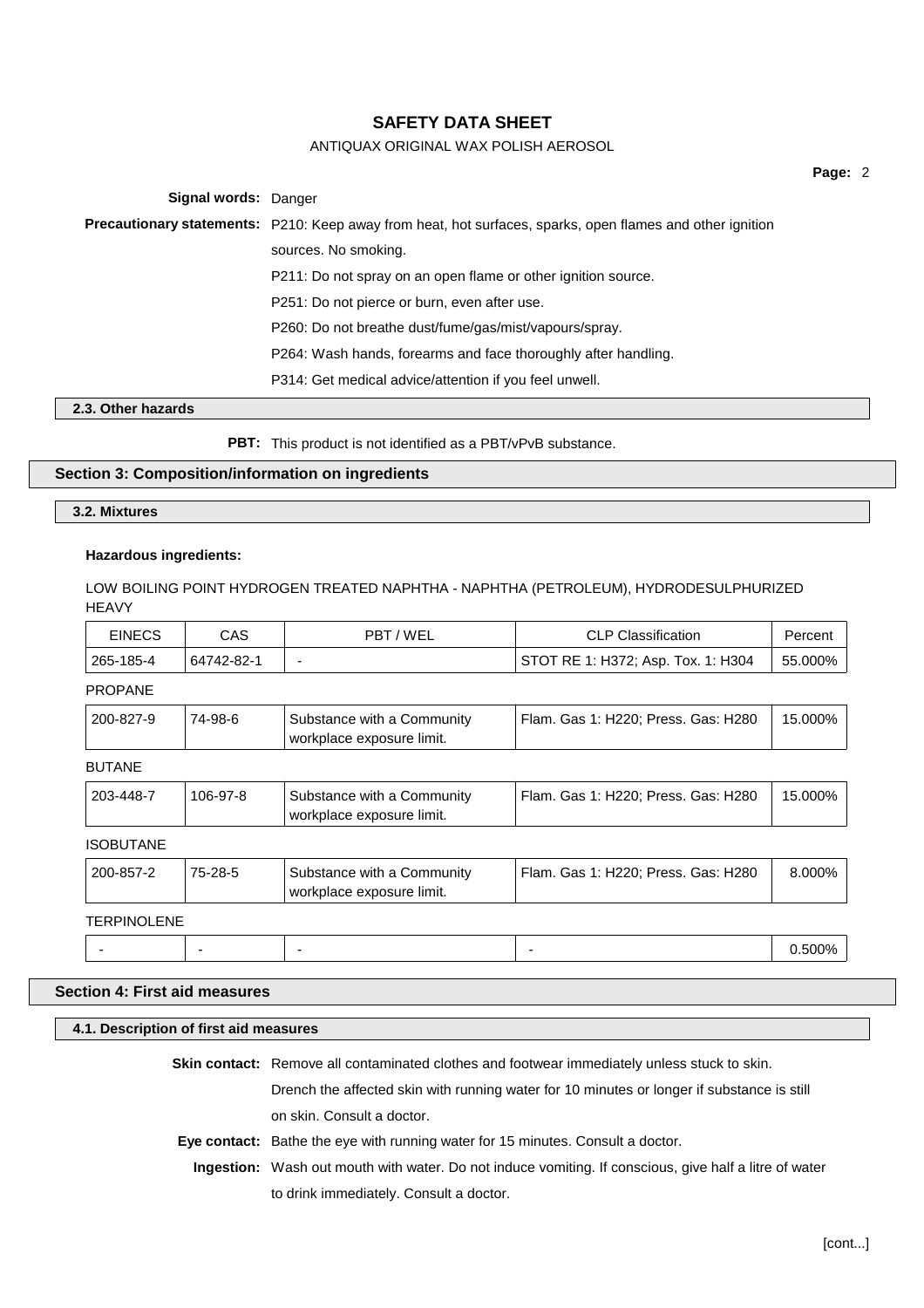# ANTIQUAX ORIGINAL WAX POLISH AEROSOL

**Inhalation:** Remove casualty from exposure ensuring one's own safety whilst doing so. Consult a

doctor.

#### **4.2. Most important symptoms and effects, both acute and delayed**

**Skin contact:** There may be irritation and redness at the site of contact.

**Eye contact:** There may be irritation and redness. The eyes may water profusely.

**Ingestion:** There may be soreness and redness of the mouth and throat. Nausea and stomach pain may occur. There may be vomiting.

**Inhalation:** There may be irritation of the throat with a feeling of tightness in the chest.

**Delayed / immediate effects:** Immediate effects can be expected after short-term exposure.

### **4.3. Indication of any immediate medical attention and special treatment needed**

**Immediate / special treatment:** Not applicable.

**Section 5: Fire-fighting measures**

### **5.1. Extinguishing media**

**Extinguishing media:** Suitable extinguishing media for the surrounding fire should be used. Use water spray

to cool containers.

## **5.2. Special hazards arising from the substance or mixture**

**Exposure hazards:** In combustion emits toxic fumes.

#### **5.3. Advice for fire-fighters**

**Advice for fire-fighters:** Wear self-contained breathing apparatus. Wear protective clothing to prevent contact with skin and eyes.

## **Section 6: Accidental release measures**

**6.1. Personal precautions, protective equipment and emergency procedures**

**Personal precautions:** Refer to section 8 of SDS for personal protection details. If outside do not approach from downwind. If outside keep bystanders upwind and away from danger point. Mark out the contaminated area with signs and prevent access to unauthorised personnel. Turn leaking containers leak-side up to prevent the escape of liquid.

### **6.2. Environmental precautions**

**Environmental precautions:** Do not discharge into drains or rivers. Contain the spillage using bunding. Alert the neighbourhood to the presence of fumes or gas.

## **6.3. Methods and material for containment and cleaning up**

**Clean-up procedures:** Clean-up should be dealt with only by qualified personnel familiar with the specific substance. Absorb into dry earth or sand. Transfer to a closable, labelled salvage container for disposal by an appropriate method.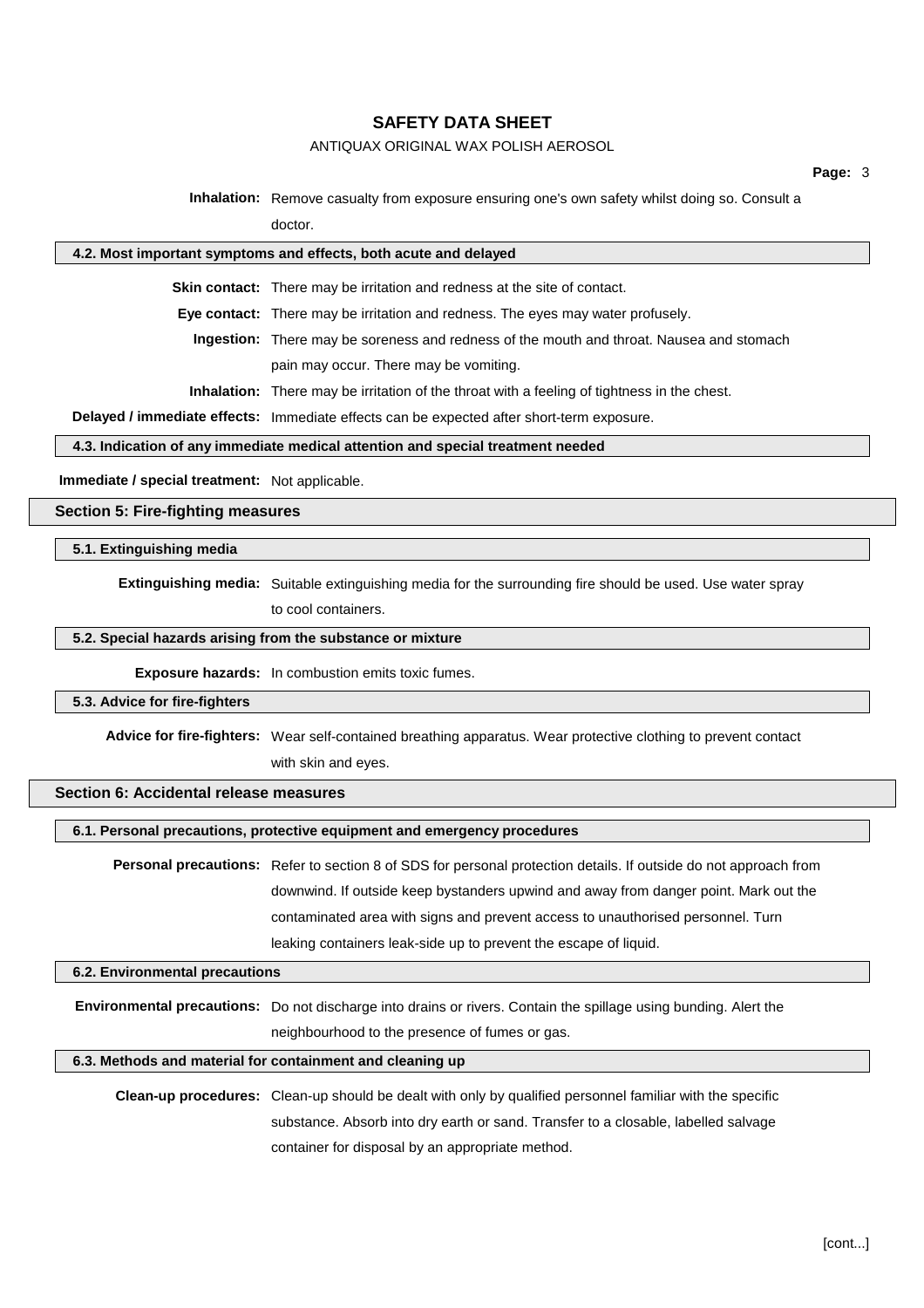# ANTIQUAX ORIGINAL WAX POLISH AEROSOL

### **6.4. Reference to other sections**

### **Reference to other sections:** Refer to section 8 of SDS.

# **Section 7: Handling and storage**

#### **7.1. Precautions for safe handling**

**Handling requirements:** Avoid direct contact with the substance. Ensure there is sufficient ventilation of the area.

Do not handle in a confined space. Avoid the formation or spread of mists in the air.

### **7.2. Conditions for safe storage, including any incompatibilities**

**Storage conditions:** Store in a cool, well ventilated area. Keep container tightly closed.

**Suitable packaging:** Must only be kept in original packaging.

**7.3. Specific end use(s)**

**Specific end use(s):** No data available.

### **Section 8: Exposure controls/personal protection**

**8.1. Control parameters**

#### **Hazardous ingredients:**

### **PROPANE**

|                                | <b>Workplace exposure limits:</b> | Respirable dust |            |              |
|--------------------------------|-----------------------------------|-----------------|------------|--------------|
| <b>State</b>                   | 8 hour TWA                        | 15 min. STEL    | 8 hour TWA | 15 min. STEL |
| <b>UK</b>                      | 1800 mg/m3                        | 7200 mg/m3      | ۰          |              |
| <b>BUTANE</b>                  |                                   |                 |            |              |
| <b>UK</b>                      | 1450 mg/m3                        | 1810 mg/m3      | ۰          | ۰            |
| <b>ISOBUTANE</b>               |                                   |                 |            |              |
| <b>UK</b>                      | 2400 mg/m3                        | 9600 mg/m3      | ۰          | ۰            |
| <b>DNEL/PNEC Values</b>        |                                   |                 |            |              |
| DNEL / PNEC No data available. |                                   |                 |            |              |
| 8.2. Exposure controls         |                                   |                 |            |              |

**Engineering measures:** Ensure there is sufficient ventilation of the area. **Respiratory protection:** Self-contained breathing apparatus must be available in case of emergency. **Hand protection:** Impermeable gloves. **Eye protection:** Safety glasses. Ensure eye bath is to hand. **Skin protection:** Impermeable protective clothing.

## **Section 9: Physical and chemical properties**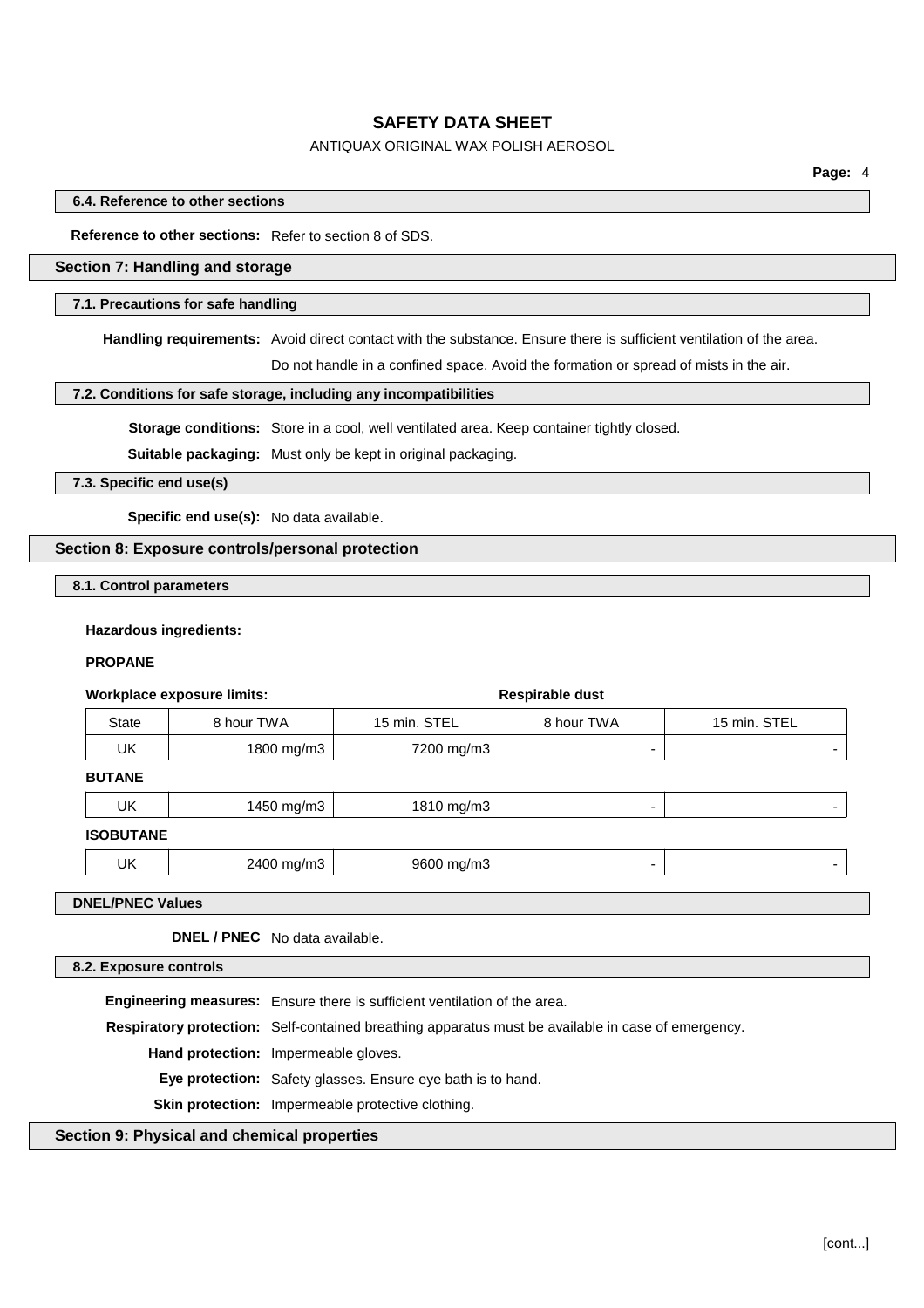# ANTIQUAX ORIGINAL WAX POLISH AEROSOL

**Page:** 5

#### **9.1. Information on basic physical and chemical properties**

|                                                         | <b>State: Aerosol</b>                           |                                     |
|---------------------------------------------------------|-------------------------------------------------|-------------------------------------|
|                                                         | <b>Colour: Colourless</b>                       |                                     |
|                                                         | <b>Odour:</b> Characteristic odour              |                                     |
|                                                         | <b>Evaporation rate:</b> No data available.     |                                     |
|                                                         | <b>Oxidising:</b> No data available.            |                                     |
| <b>Solubility in water: Insoluble</b>                   |                                                 |                                     |
|                                                         | Also soluble in: Most organic solvents.         |                                     |
|                                                         | <b>Viscosity: Non-viscous</b>                   |                                     |
| <b>Boiling point/range °C:</b> No data available.       | Melting point/range°C: No data available.       |                                     |
| <b>Flammability limits %: lower:</b> No data available. |                                                 | <b>upper:</b> No data available.    |
| Flash point°C: -20                                      | Part.coeff. n-octanol/water: No data available. |                                     |
| Autoflammability <sup>°</sup> C: No data available.     |                                                 | Vapour pressure: No data available. |
|                                                         | Relative density: No data available.            | pH: Approx. 7                       |
|                                                         | <b>VOC q/l:</b> No data available.              |                                     |

**9.2. Other information**

**Other information:** No data available.

#### **Section 10: Stability and reactivity**

**10.1. Reactivity**

**Reactivity:** Stable under recommended transport or storage conditions.

**10.2. Chemical stability**

**Chemical stability:** Stable under normal conditions.

### **10.3. Possibility of hazardous reactions**

**Hazardous reactions:** Hazardous reactions will not occur under normal transport or storage conditions.

Decomposition may occur on exposure to conditions or materials listed below.

## **10.4. Conditions to avoid**

**Conditions to avoid:** Heat. Hot surfaces. Flames.

**10.5. Incompatible materials**

**Materials to avoid:** Strong oxidising agents. Strong acids.

# **10.6. Hazardous decomposition products**

**Haz. decomp. products:** In combustion emits toxic fumes.

# **Section 11: Toxicological information**

**11.1. Information on toxicological effects**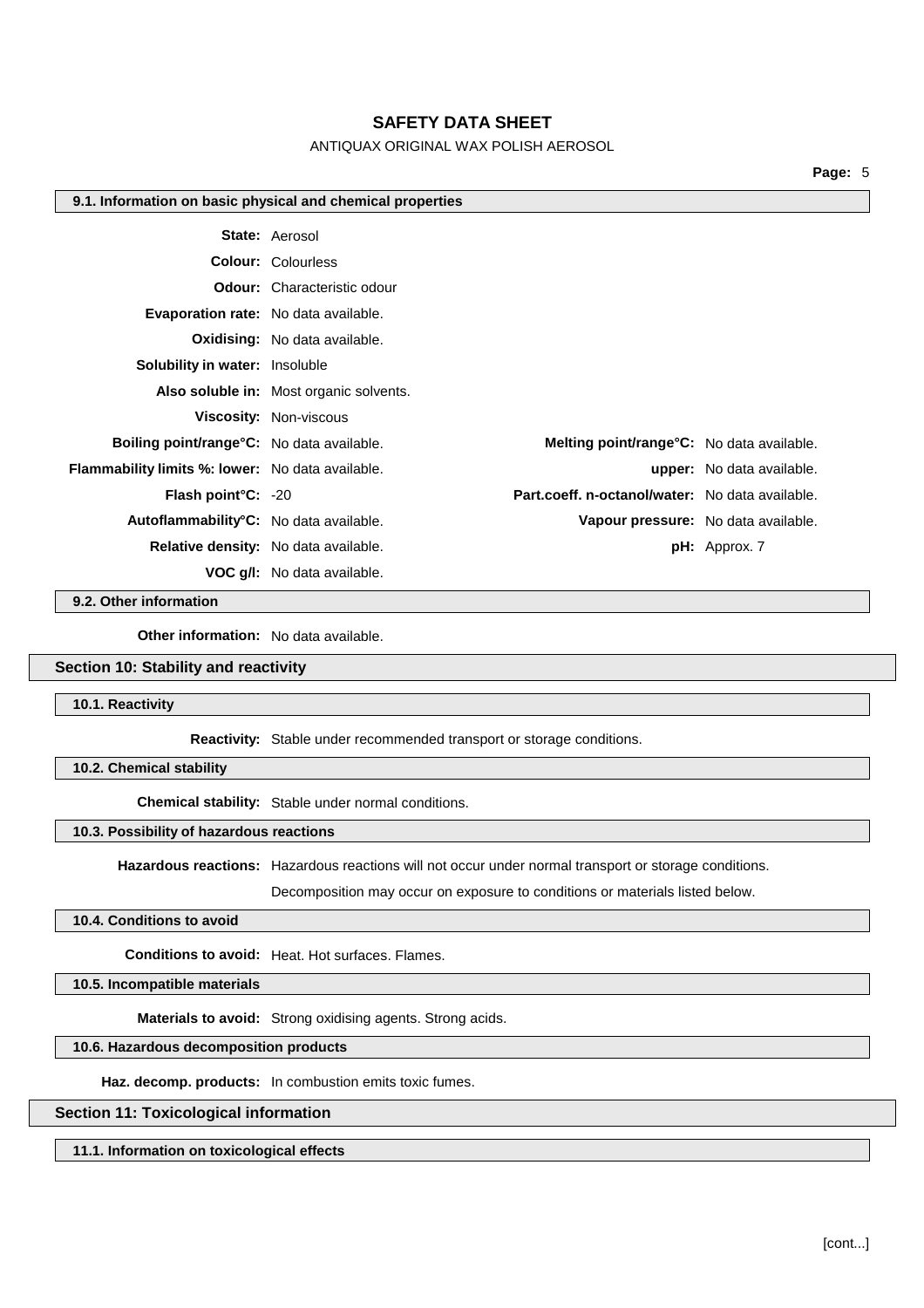# ANTIQUAX ORIGINAL WAX POLISH AEROSOL

**Page:** 6

**Relevant hazards for product:**

| Hazard                 | Route  | <b>Basis</b>            |
|------------------------|--------|-------------------------|
| STOT-repeated exposure | $\sim$ | ' Hazardous: calculated |
|                        |        |                         |

**Symptoms / routes of exposure**

**Skin contact:** There may be irritation and redness at the site of contact.

**Eye contact:** There may be irritation and redness. The eyes may water profusely.

**Ingestion:** There may be soreness and redness of the mouth and throat. Nausea and stomach pain may occur. There may be vomiting.

**Inhalation:** There may be irritation of the throat with a feeling of tightness in the chest.

**Delayed / immediate effects:** Immediate effects can be expected after short-term exposure.

**Section 12: Ecological information**

**12.1. Toxicity**

**Ecotoxicity values:** No data available.

**12.2. Persistence and degradability**

#### **Persistence and degradability:** Biodegradable.

**12.3. Bioaccumulative potential**

**Bioaccumulative potential:** No bioaccumulation potential.

**12.4. Mobility in soil**

**Mobility:** Readily absorbed into soil.

# **12.5. Results of PBT and vPvB assessment**

**PBT identification:** This product is not identified as a PBT/vPvB substance.

**12.6. Other adverse effects**

**Other adverse effects:** Negligible ecotoxicity.

### **Section 13: Disposal considerations**

**13.1. Waste treatment methods**

**Disposal operations:** Transfer to a suitable container and arrange for collection by specialised disposal company.

> **NB:** The user's attention is drawn to the possible existence of regional or national regulations regarding disposal.

### **Section 14: Transport information**

**14.1. UN number**

**UN number:** UN1950